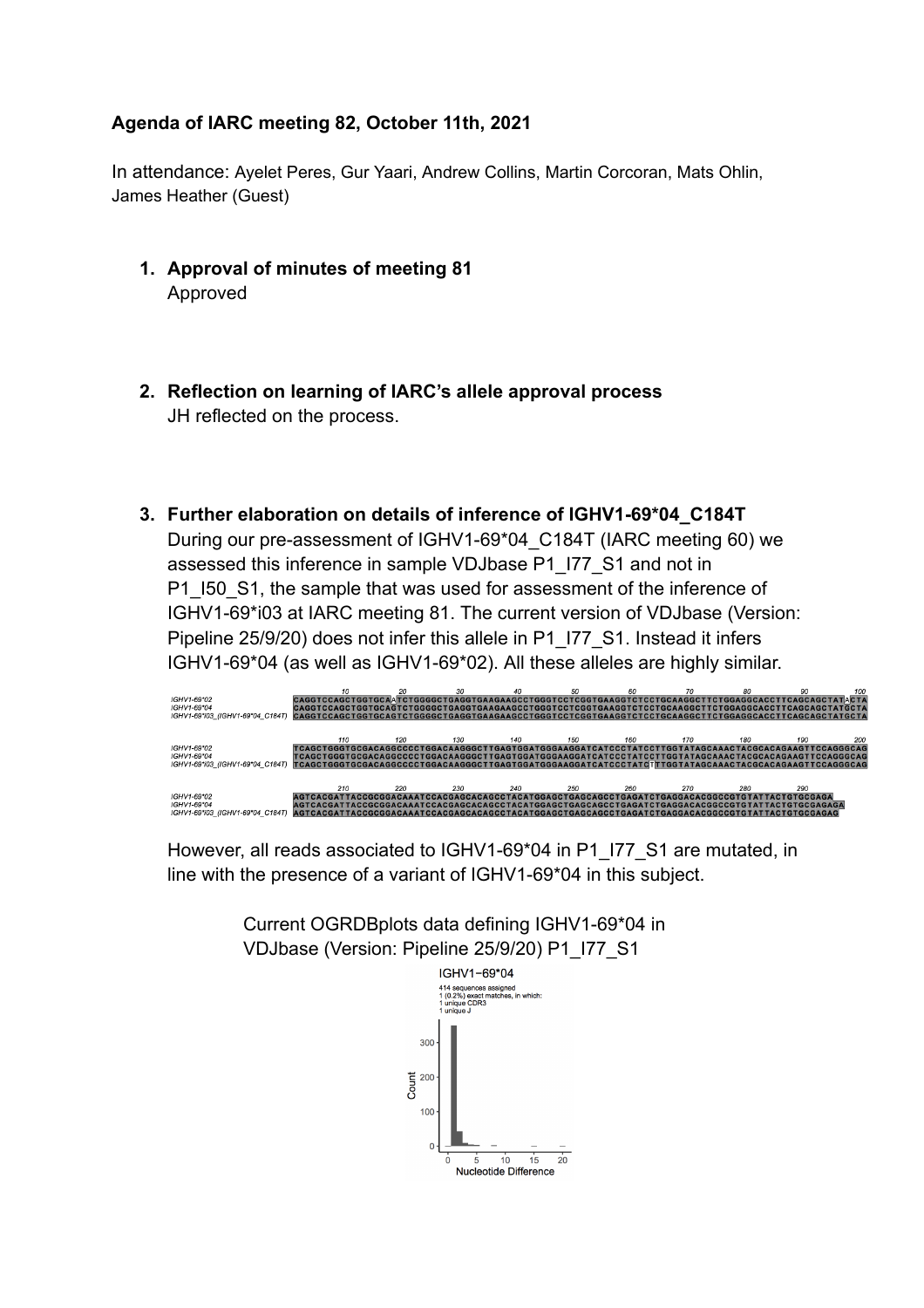Separate inference by IgDiscover 0.12.2 had allowed for identification of IGHV1-69\*04\_C184T in P1\_I50\_S1 (ERR2567224) as well as in P1\_I77\_S1 (ERR2567250) (DOI: 10.3389/fimmu.2021.730105). Altogether this demonstrates that the original pre-assessment of inference IGHV1-69\*01\_C184T in sample P1\_I77\_S1 (assessed during IARC meeting 60) was valid.

## **4. Inference of IGHV3-30\*19\_T189C**

IGHV3-30\*19\_T189C was inferred in one genotype (VDJbase P1\_I49). This inference has previously been pre-assessed at IARC meeting 61 (https://www.antibodysociety.org/wordpress/wp-content/uploads/2020/12/Meet ing-61-13 10 20-minutes.pdf). Among alleles of the IGHV3-30/IGHV3-30-3/IGHV3-33 set the genotype in addition also carried IGHV3-30-3\*01 and IGHV3-33\*01 as defined in OGRDB. The three alleles are supported by similar numbers of sequences (357, 141, and 540), multiple (116, 59, 200) unique CDR3s among unmutated reads. Haplotyping based on alleles of IGHJ6 supported its presence (IGHV3-30\*19\_T189C ratio: 100:0; IGHV3-30-3\*01: 0:100; IGHV3-33\*01: 56:44). The sequences are quite similar and theoretically IGHV3-30\*19\_T189C could have been generated as a chimeric PCR products of rearranged sequences derived from the 5'-part IGHV3-33\*01 and the 3'-part of IGHV3-30-3\*01. However, haplotyping based on IGHJ6 associates IGHV3-30\*19\_G189C and IGHV3-30-3\*01 to different alleles of IGHJ6. Furthermore, a separate study of this data set (DOI: 10.3389/fimmu.2021.730105) defined that the upstream sequences of IGHV3-30\*19\_T189C and IGHV3-33\*01 are substantially different. IGHV3-30\*18 have also been found associated to both haplotypes of this genotype but it will currently not feature in OGRDB as two alleles have the same sequence, preventing their inclusion in the genotype. In any event, this allele cannot easily have contributed (by being involved in PCR chimeras) to the inference of IGHV3-30\*19\_T189C as it differs from the novel allele both in the allele's 5'- and 3' end. In addition, its upstream sequence is different from that of IGHV3-30\*19\_T189C. Altogether there is no evidence that IGHV3-30\*19\_T189C has been generated as a PCR chimera. IARC infers the sequence at Level 1 up to and including base 319 in agreement with past practice. It is acknowledged that the allele most likely carries one additional base, typically A at base position 320. A trailing "." indicates IARC's opinion that the sequence is likely to contain an additional 3' nucleotide for which there is insufficient evidence to make an affirmation.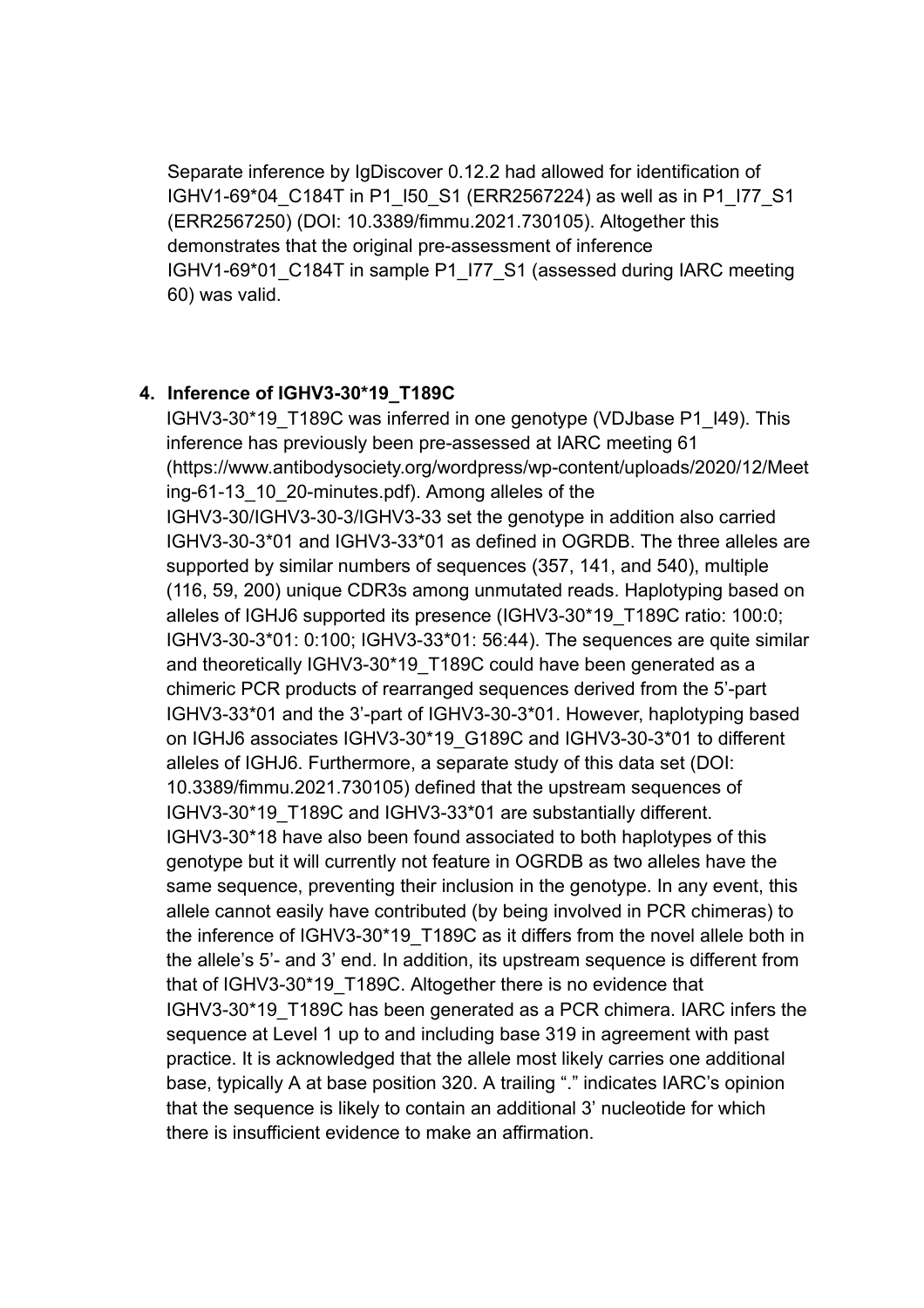The allele is given the name IGHV3-30\*i01. We recognize that this allele might be located at IGHV3-30, IGHV3-30-3, IGHV3-30-5, and/or IGHV3-33 and IARC gene naming does not reflect a position on this matter.

## >IGHV3-30\*19\_T189C

CAGGTGCAGCTGGTGGAGTCTGGGGGAGGCGTGGTCCAGCCTGGGAG GTCCCTGAGACTCTCCTGTGCAGCGTCTGGATTCACCTTCAGTAGCTATG GCATGCACTGGGTCCGCCAGGCTCCAGGCAAGGGGCTGGAGTGGGTG GCAGTTATATCATATGATGGAAGCAATAAATACTACGCAGACTCCGTGAAG GGCCGATTCACCATCTCCAGAGACAATTCCAAGAACACGCTGTATCTGCA AATGAACAGCCTGAGAGCTGAGGACACGGCTGTGTATTACTGTGCGAGA G.



Upstream sequence of alleles of IGHV3-30/3-30-3/3-33 in samples of data set P1 of VDJbase (DOI: 10.3389/fimmu.2021.730105) (IGHV3-30\*19\_T189C is named IGHV3-30\*19\_S5956 in this panel):

|                       | $10^{-1}$                                                              | 20 | 30 <sub>2</sub> | 40  | 50  | 60  | 70 |
|-----------------------|------------------------------------------------------------------------|----|-----------------|-----|-----|-----|----|
| IGHV3-30*19 S5956-A 1 | AGCTCTGGGAGACGAGCCCAGCACTGGAAGTCGCCGGTGTTTCCATTCGGTGATCATCACTGAACACAGA |    |                 |     |     |     |    |
| IGHV3-30-3*01-A 69    | AGCTCTGGGAGACGAGCCCAGCACTCGAAGTCGCCGGTGTTTCCATTCGGTGATCATCACTGAACACAGA |    |                 |     |     |     |    |
| IGHV3-30*04-A 6       | AGCTCTGGGAGACGAGCCCAGCACTCGAAGTCGCCGGTGTTTCCATTCGGTGATCATCACTGAACACAGA |    |                 |     |     |     |    |
| IGHV3-30*04-B 12      | AGCTCTGGGAGACGAGCCCAGCACTCGAAGTCGCCGGTGTTTCCATTCGGTGATCAGCACTGAACACAGA |    |                 |     |     |     |    |
| IGHV3-30*01-A 11      | AGCTCTGGGAGAGGAGCCCAGCACTGGAAGTCGCCGGTGTTTCCATTCGGTGATCAGCACTGAACACAGA |    |                 |     |     |     |    |
| IGHV3-30*02-AI3       | AGCTCTGGGAGAGGAGCCCAGCACTAGAAGTCGGCGGTGTTTCCATTCGGTGATCATCACTGAACACAGA |    |                 |     |     |     |    |
| IGHV3-30*02-BI6       | AGCTCTGGGAGAGGAGCCCAGCACTAGAAGTCGGCGGTGTTTCCATTCGGTGATCAGCACTGAACACAGA |    |                 |     |     |     |    |
| IGHV3-30*02 S4989-A 1 | AGCTCTGGGAGAGGAGCCCAGCACTAGAAGTCGGCGGTGTTTCCATTCGGTGATCAGCACTGAACACAGA |    |                 |     |     |     |    |
| IGHV3-30*03-AI5       | AGCTCTGGGAGAGGAGCCCAGCACTAGAAGTCGGCGGTGTTTCCATTCGGTGATCAGCACTGAACACAGA |    |                 |     |     |     |    |
| IGHV3-30*04 S7005-A 1 | AGCTCTGGGAGAGGAGCCCAGCACTAGAAGTCGGCGGTGTTTCCATTCGGTGATCAGCACTGAACACAGA |    |                 |     |     |     |    |
| IGHV3-30*18-A 92      | AGCTCTGGGAGAGGAGCCCAGCACTAGAAGTCGGCGGTGTTTCCATTCGGTGATCAGCACTGAACACAGA |    |                 |     |     |     |    |
| IGHV3-33*01-A 96      | AGCTCTGGGAGAGGAGCCCAGCACTAGAAGTCGGCGGTGTTTCCATTCGGTGATCAGCACTGAACACAGA |    |                 |     |     |     |    |
| IGHV3-33*01 S3418-AI1 | AGCTCTGGGAGAGGAGCCCAGCACTAGAAGTCGGCGGTGTTTCCATTCGGTGATCAGCACTGAACACAGA |    |                 |     |     |     |    |
|                       |                                                                        |    |                 |     |     |     |    |
|                       |                                                                        |    |                 |     |     |     |    |
|                       | 80                                                                     | 90 | $100 -$         | 110 | 120 | 130 |    |
| IGHV3-30*19 S5956-A 1 | GGACTCACCATGGAGTTTGGGCTGAGCTGGGTTTTCCTCGTTGCTCTTTTAAGAGGTGTCCAGTGT     |    |                 |     |     |     |    |
| IGHV3-30-3*01-A 69    | GGACTCACCATGGAGTTTGGGCTGAGCTGGGTTTTCCTCGTTGCTCTTTTAAGAGGTGTCCAGTGT     |    |                 |     |     |     |    |
| IGHV3-30*04-A 6       | GGACTCACCATGGAGTTTGGGCTGAGCTGGGTTTTCCTCGTTGCTCTTTTAAGAGGTGTCCAGTGT     |    |                 |     |     |     |    |
| IGHV3-30*04-B 12      | GGACTCACCATGGAGTTTGGGCTGAGCTGGGTTTTCCTCGTTGCTCTTTTAAGAGGTGTCCAGTGT     |    |                 |     |     |     |    |
|                       |                                                                        |    |                 |     |     |     |    |
| IGHV3-30*01-A 11      | GGACTCACCATGGAGTTTGGGCTGAGCTGGGTTTTCCTCGTTGCTCTTTTAAGAGGTGTCCAGTGT     |    |                 |     |     |     |    |
| IGHV3-30*02-A 3       | GGACTCACCATGGAGTTTGGGCTGAGCTGGGTTTTCCTCGTTGCTCTTTTAAGAGGTGTCCAGTGT     |    |                 |     |     |     |    |
| IGHV3-30*02-BI6       | GGACTCACCATGGAGTTTGGGCTGAGCTGGGTTTTCCTCGTTGCTCTTTTAAGAGGTGTCCAGTGT     |    |                 |     |     |     |    |
| IGHV3-30*02 S4989-A 1 | GGACTCACCATGGAGTTTGGGCTGAGCTGGGTTTTCCTCGTTGCTCTTTTAAGAGGTGTCCAGTGT     |    |                 |     |     |     |    |
| IGHV3-30*03-AI5       | GGACTCACCATGGAGTTTGGGCTGAGCTGGGTTTTCCTCGTTGCTCTTTTTAAGAGGTGTCCAGTGT    |    |                 |     |     |     |    |
| IGHV3-30*04 S7005-A 1 | GGACTCACCATGGAGTTTGGGCTGAGCTGGGTTTTCCTCGTTGCTCTTTTTAAGAGGTGTCCAGTGT    |    |                 |     |     |     |    |
| IGHV3-30*18-AI92      | GGACTCACCATGGAGTTTGGGCTGAGCTGGGTTTTCCTCGTTGCTCTTTTAAGAGGTGTCCAGTGT     |    |                 |     |     |     |    |
| IGHV3-33*01-AI96      | GGACTCACCATGGAGTTTGGGCTGAGCTGGGTTTTCCTCGTTGCTCTTTTAAGAGGTGTCCAGTGT     |    |                 |     |     |     |    |
| IGHV3-33*01 S3418-AI1 | GGACTCACCATGGAGTTTGGGCTGAGCTGGGTTTTCCTCGTTGCTCTTTTAAGAGGTGTCCAGTGT     |    |                 |     |     |     |    |